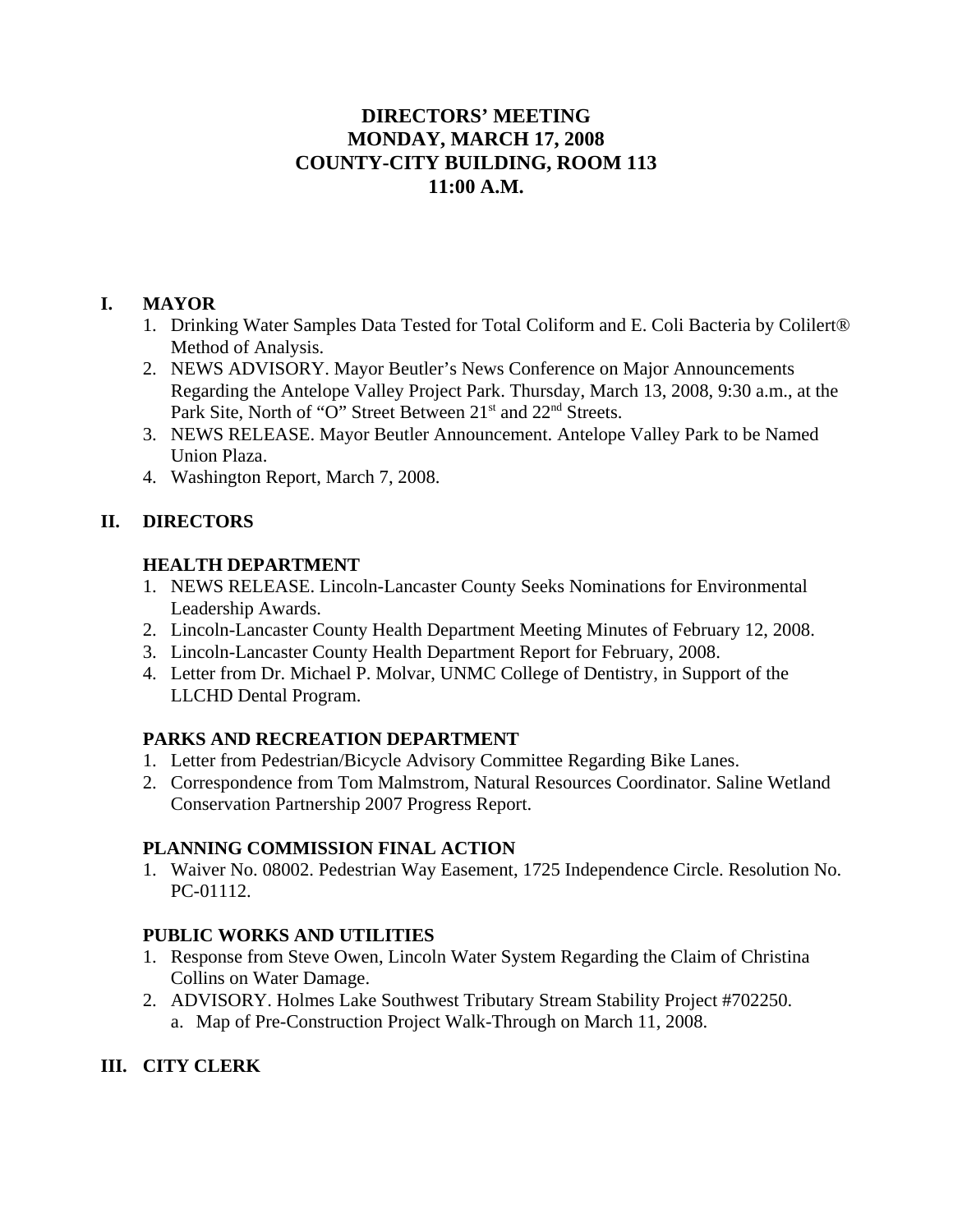# **IV. COUNCIL REQUESTS/CORRESPONDENCE**

### **JONATHAN COOK**

1. Request to Greg MacLean, Public Works & Utilities Director - RE: Snow Removal - (RFI#133 - 02/26/08)

# **ROBIN ESCHLIMAN**

- 1. Request to Greg MacLean, Public Works & Utilities Director; and Roger Figard, Public Works & Utilities Dept. - RE: SW 40th Bridge Project - (RFI#12 - 02/15/08) **SEE RESPONSE FROM ROGER FIGARD, PUBLIC WORKS & UTILITIES (02/21/08)**
- 2. Request to  $\overline{\text{Lin Quenzer}}$ , Mayor's Office RE: Graffiti Problem (RFI#13 02/15/08) **SEE RESPONSE FROM LIN QUENZER, MAYOR'S OFFICE ON 03/10/08)**

# **V. MISCELLANEOUS**

- 1. Email from Joyce Coppinger Questioning Choice of Lincoln's Only Cable Service Company.
- 2. Email from Shannon McGovern on Motorsports in Lancaster County with Web Site Address.
- 3. Article, "Economic Impact Analysis: The Potential Impact of an NHRA Drag Racing Facility in Lancaster County" Sent By Drag Tech on Financing Lincoln's Future.
- 4. Newspaper Article Delivered by Harlan Layton. "Mother Sues Union Pacific in Son's Death" (Distributed to Council Members on 03/10/08)
- 5. Email from Fred Marks Regarding Letter to the Editor of the Lincoln Journal-Star on the Lincoln Electric System.
- 6. Email from ivnik8 Agreeing with Correspondence from Mr. Marks on the Lincoln Electric System.
- 7. Email from August Ponstingl in Support of the Alley Paving District.
	- a) Alley Paving Support Images from August Ponstingl.

# **VI. ADJOURNMENT**

W:\FILES\CITYCOUN\WP\da031708.wpd.mmm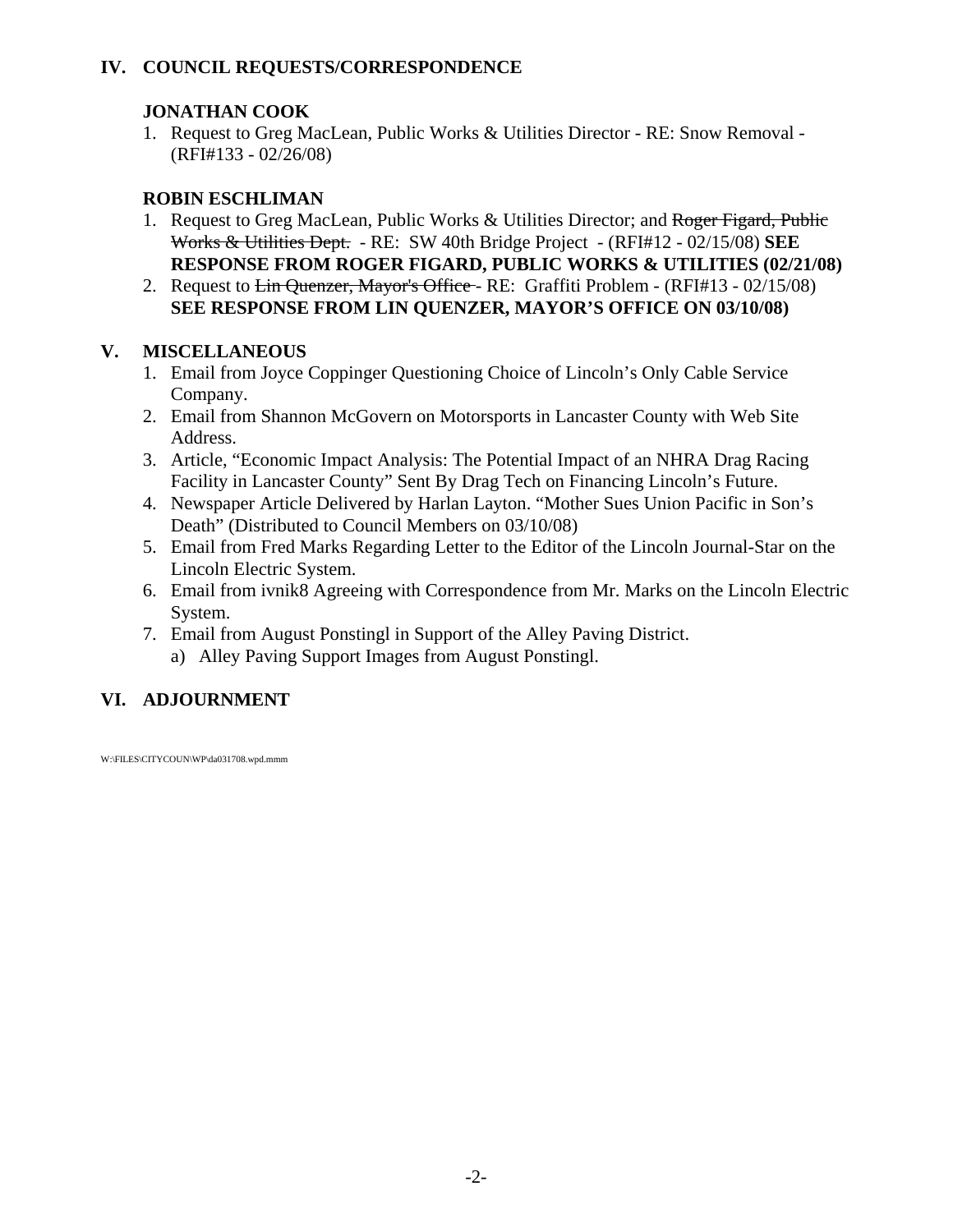### **DIRECTORS' MEETING MINUTES MONDAY, MARCH 17, 2008 11:00 A.M. COUNTY/CITY BUILDING CONFERENCE ROOM 113**

**Council Members Present:** Dan Marvin, Chair; Robin Eschliman, Vice-Chair; Jon Camp, John Spatz, Doug Emery, Ken Svoboda **Council Members Absent:** Jonathan Cook

**Others Present:** Mayor Chris Beutler, Rick Hoppe, Trish Owen, Denise Pearce, Mayor's Office; City Clerk Joan Ross; Directors and Department Heads; and Tammy Grammer, City Council Staff.

Meeting convened at 11:11 a.m.

Location Announcement of the Nebraska Open Meetings Act: A Copy of the Nebraska Open Meetings Act is Located on the Wall at the Rear of this Room.

### **I. MAYOR -**

Mayor Chris Beutler called on Directors. Don Herz (Finance Director) reported they received the City wide Audit Report, he sent copies to the City Council Office and it's also posted to the website. *(Copy of this Report on file in the City Council Office.)* 

Mr. Marvin commented to Don (Herz) on another subject there's a proposal to surplus he would guess coming forward of the Convention Center next to the Cornhusker. Is there a time frame on when that would be coming to Council or when we get information? Marvin Krout stated it will be introduced on March  $24<sup>th</sup>$ . Mr. Marvin commented is there some way you can provide any information to the Council plus let them know the value of what were receiving for the Convention Center is fair market value. Mr. Herz stated he thinks Dallas (McGee) has those prices, he will check on it but for the most part it's a fairly straight forward competition. But, he will check with Mr. McGee and see what they can provide on some of that information.

Police Chief Tom Casady reported they meet on Saturday morning with the Commission on Accreditation for Law Enforcement Agencies and the Police Department was awarded accreditation for a sixth time. They were one of only about 800 of the Police Departments in the United States that have achieved accreditation out of 17,000 and Lincoln happens to be one of only two cities where all three the Fire Department, Emergency Communication Center and Police Department have achieved accreditation. They are pretty proud of that, and they were originally accredited in 1989.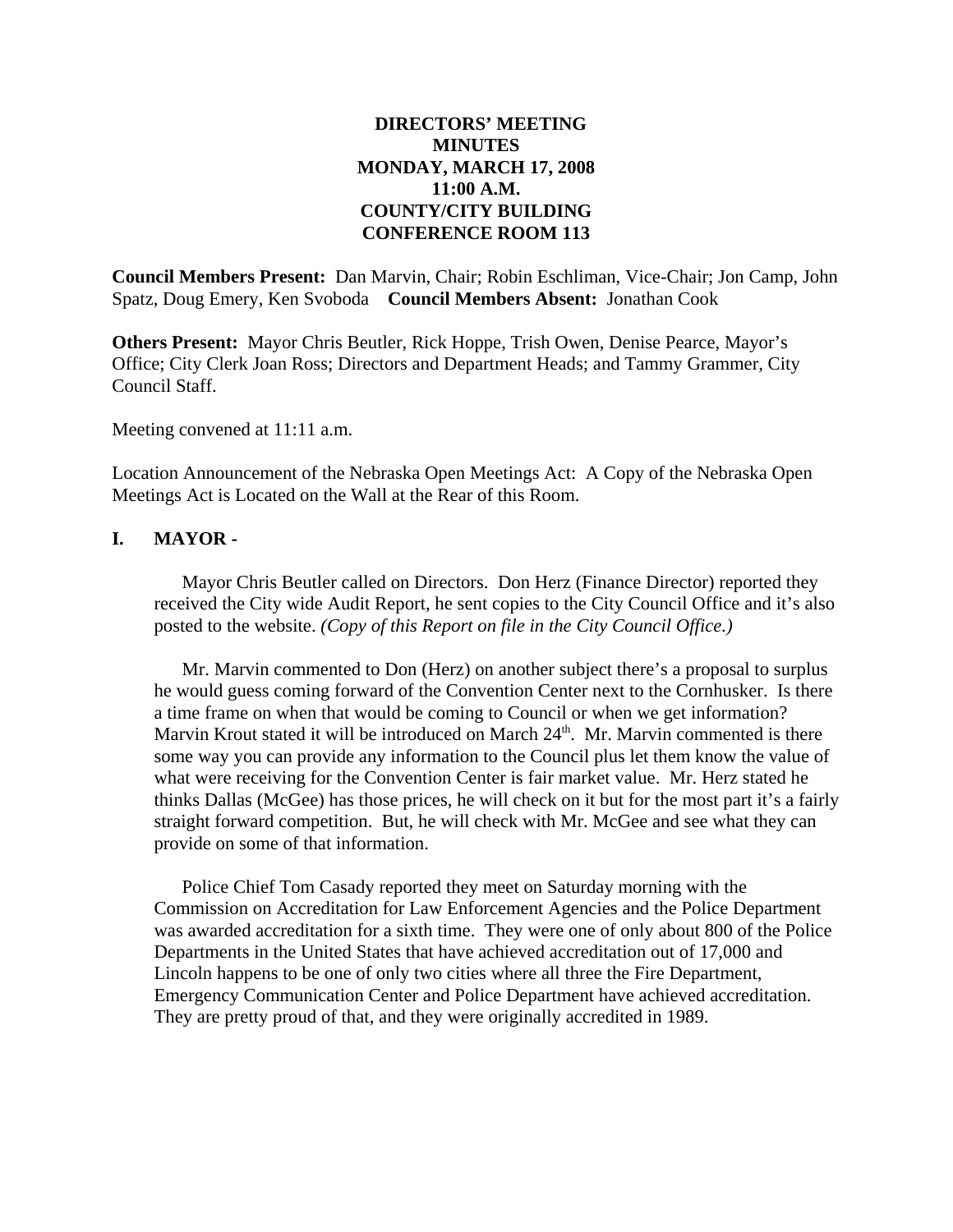Mayor Chris Beutler reported that last Thursday they had some additional action with regard to the State Fair Park. That whole matter which is currently before the Legislature as you're aware the Legislative session is coming to an end in mid-April, everything is coming rapidly to a head with regard to the State Fair. We have hired Kermit Brashear the former speaker of the Legislature and Omaha's State Senator to represent us on the State Fair issue. We continue to support the innovation part on State Fair grounds but we want to be sure that the City of Lincoln on behalf of its citizens maximizes that it's separate to keep the State Fair itself in Lincoln. He felt that Kermit had the relationships and the experience that we needed on this issue, and he wanted to be sure that we were doing everything we could on behalf of Lincoln that we would keep the State Fair. Hiring Kermit is important to keeping our citizens as strong as possible. We will be paying him not more than \$15,000 and we were presently in the process of figuring out exactly what part of the budget it would come from.

- 1. Drinking Water Samples Data Tested for Total Coliform and E. Coli Bacteria by Colilert® Method of Analysis. - NO COMMENTS
- 2. NEWS ADVISORY RE: Mayor Beutler's News Conference on Major Announcements about the Antelope Valley Project Park on 03/13/08 at 9:30 a.m. - NO COMMENTS
- 3. NEWS RELEASE RE: Mayor Beutler Announcement Antelope Valley Park to be Named Union Plaza. - NO COMMENTS
- 4. Washington Report March 7, 2008. NO COMMENTS

#### **II. DIRECTORS -**

### **HEALTH -**

- 1. NEWS RELEASE RE: Lincoln-Lancaster County Seeks Nominations for Environmental Leadership Awards. - NO COMMENTS
- 2. Lincoln-Lancaster County Health Department RE: Meeting Minutes of February 12, 2008. - NO COMMENTS
- 3. Lincoln-Lancaster County Health Department Report for February, 2008. NO COMMENTS
- 4. Letter from Dr. Michael P. Molvar, UNMC College of Dentistry RE: In Support of the LLCHD Dental Program. - NO COMMENTS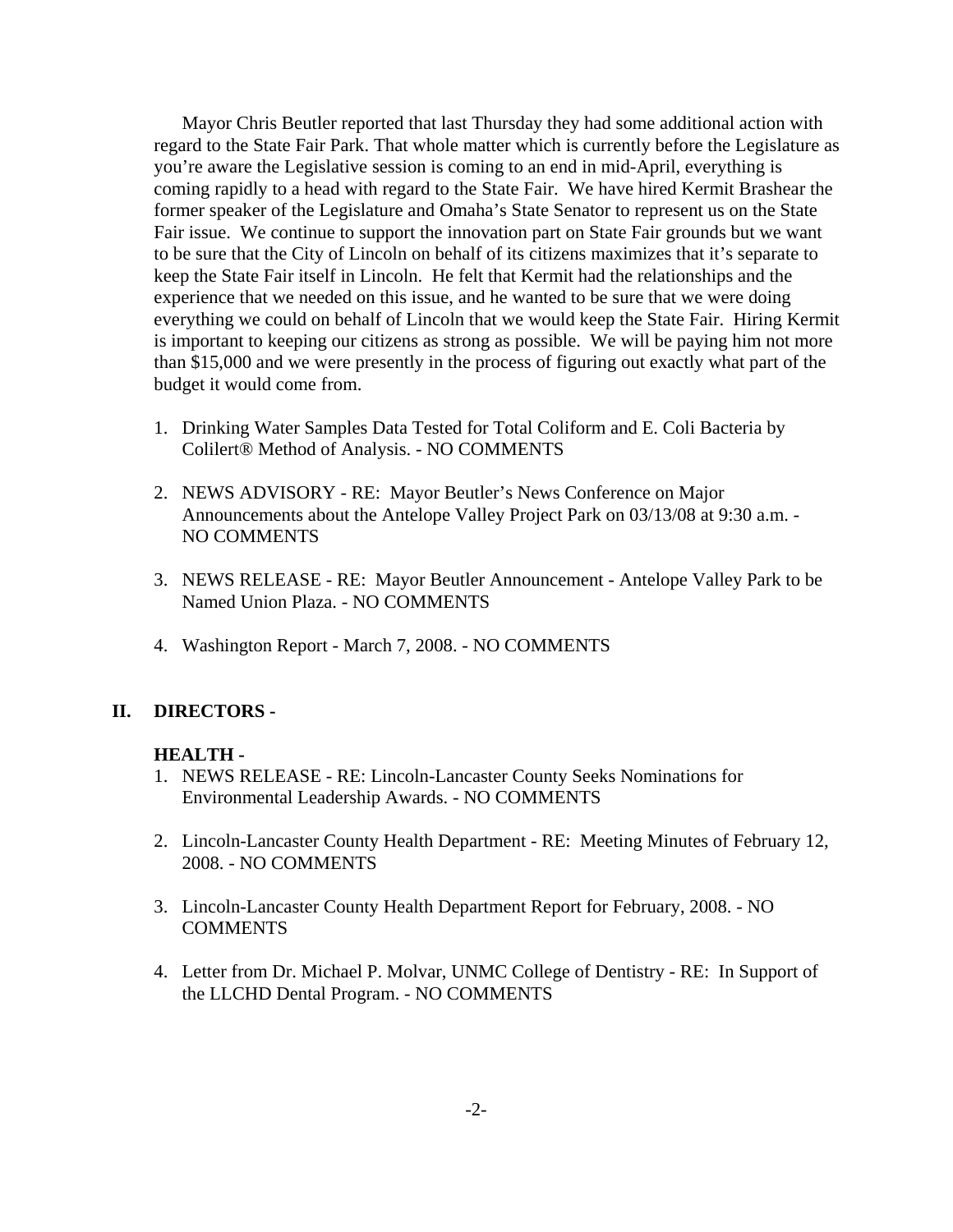#### **PARKS & RECREATION -**

- 1. Letter from Pedestrian/Bicycle Advisory Committee RE: Bike Lanes. NO **COMMENTS**
- 2. Memo from Tom Malmstrom, Natural Resources Coordinator RE: Saline Wetland Conservation Partnership 2007 Progress Report. - NO COMMENTS

#### **PLANNING COMMISSION FINAL ACTION** .....

1. Waiver #08002 (Pedestrian way easement-1725 Independence Circle) Resolution No. PC-01112. - NO COMMENTS

#### **PUBLIC WORKS & UTILITIES -**

- 1. Response from Steve Owen, Lincoln Water System RE: Claim-Christina Collins, 201 Bridger, Water Damage. - NO COMMENTS
- 2. ADVISORY RE: Holmes Lake Southwest Tributary Stream Stability Project #702250 and Map of Pre-Construction Project Walk-Through on March 11, 2008. - NO **COMMENTS**

### **III. CITY CLERK -**

City Clerk Joan Ross stated on their Agenda today the first thing they have is the Mayor's Award of Excellence.

The Consent Agenda is very routine, Items 11 & 12 will be called together. *[#11, 08-26, Change of Zone 3312-Application of Ridge Development Company for a change of zone from R-3 Residential District to B-2 Planned Neighborhood Business District on property generally located at N. 14<sup>th</sup> Street and Fletcher Avenue.; and #12, 08R-71, Use Permit 135-Application of Ridge Development to develop approximately 198,825 sq. ft. of retail floor area, with waivers to reduce the front yard setbacks and internal yard setbacks, on property generally located at N. 14th Street and Fletcher Avenue.]* 

Items 13, 14, & 15 will be called together. *[#13, 08R-74, Approving the 14<sup>th</sup> and Alvo Road Conditional Annexation and Zoning Agreement between Lancaster County School District 001 and the City of Lincoln relating to the annexation of approximately 40 acres of property generally located southwest of N. 14th Street and Alvo Road.; #14, 08-27, Annexation 07004-Amending the Lincoln Corporate Limits Map by annexing approximately 40 acres of property generally located southwest of N. 14th Street and Alvo Road.; and #15, 08-28, Change of Zone 07062-Application of Lincoln Public Schools for a change of zone from AG Agricultural District to R-3 Residential District, on property generally located southwest of N. 14th Street and Alvo Road.]*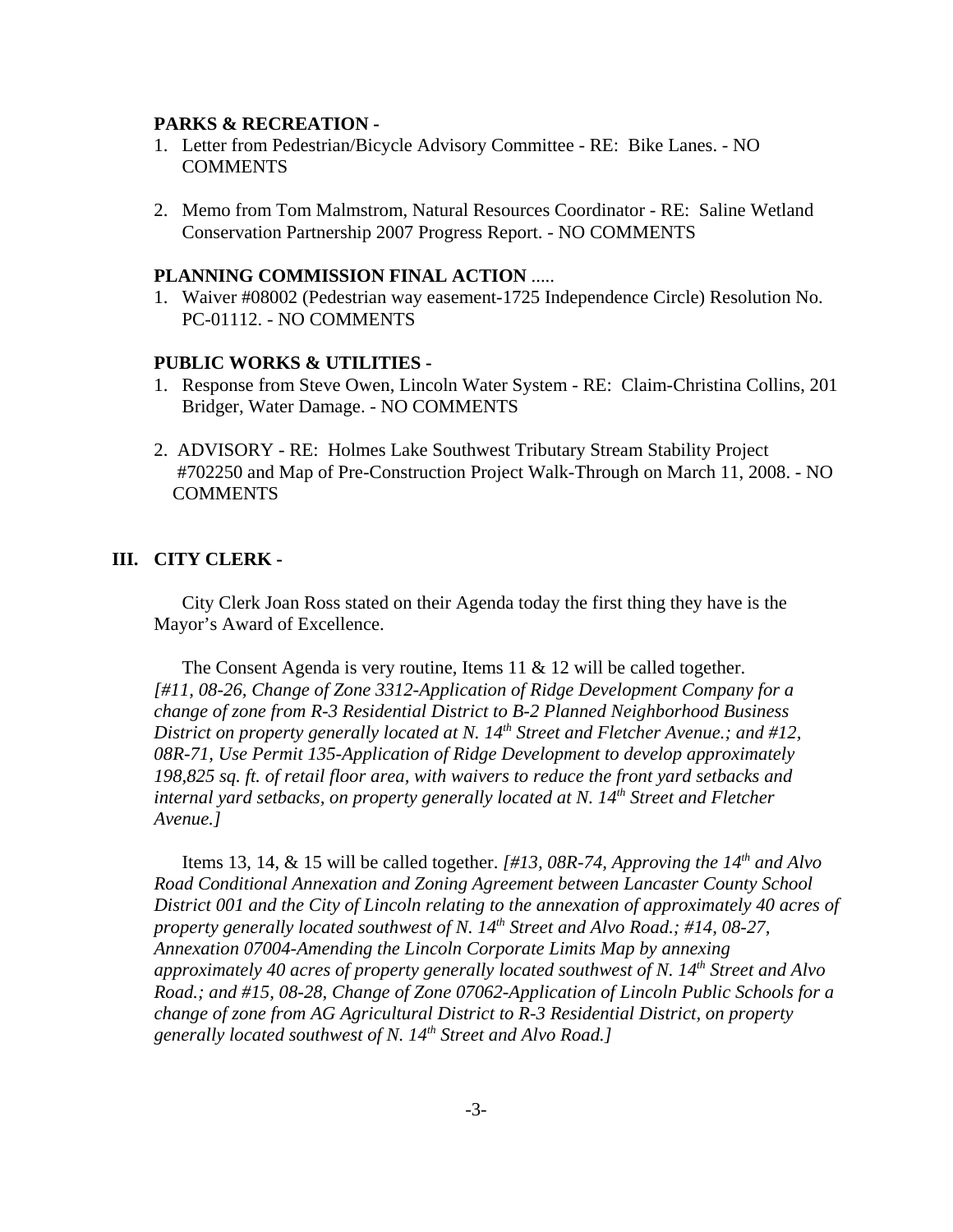Items 19 & 20 will be called together. *[#19, 08R-73, Waiver 07009-Application of Gerald Spahn to waive street paving for Q Street, sidewalks for Q Street and N. 36th Street, and street trees for Q Street and N. 36th Street, associated with an administrative final plat.; and #20, 08R-30, Ordering construction of Paving Unit No. 141 in Q Street from 35th to 36th Streets and assessing the cost thereof against the benefitted properties.]* 

For Item 22 she wanted to point out they received an email regarding a claim that would be on the Directors' Check List. Mr. Marvin commented this is the one they held over. City Clerk Joan Ross replied the one they held over was for Item 18 the claim of Christina Collins and then this one on the report of claims is a new report. *[#22, 08R-68, Accepting the report of new and pending claims against the City and approving disposition of claims set forth for the period of February 16-29, 2008.]* 

For Item 25, they have a Motion-To-Amend #1 which is linked to the online version. *[#25, 08R-72, Special Permit 08004-Appeal of Land Construction, Inc. to the conditional approval allowing mining/extraction of soil on Agricultural zoned property generally located southwest of the intersection of N. 40<sup>th</sup> Street and Waverly Road.]* 

For Item 29, they have a Motion-To-Amend the Substitute Agreement which is linked to the online version. *[#29, 08-22, Approving a lease agreement between B&J Partnership Ltd. and the City of Lincoln for office space at 850 Q Street for a period of March 1, 2008 through February 29, 2012.]* 

#### **IV. COUNCIL REQUESTS/CORRESPONDENCE -**

#### **JON CAMP -** NO COMMENTS

#### **JONATHAN COOK -** NO COMMENTS

1. Request to Greg MacLean, Public Works & Utilities Director - RE: Snow Removal - (RFI#133 - 02/26/08). — NO COMMENTS

#### **DOUG EMERY -** NO COMMENTS

#### **ROBIN ESCHLIMAN -**

Ms. Eschliman stated she has a question for the Mayor's Office based on something Lin Quenzer sent her and 'thank-you' for sending a response. Rick Hoppe stated Ms. Quenzer is out ill today, but perhaps he can help her with it. Ms. Eschliman stated one of the things Ms. Quenzer mentioned in the email she's doing the graffiti patrol but she is not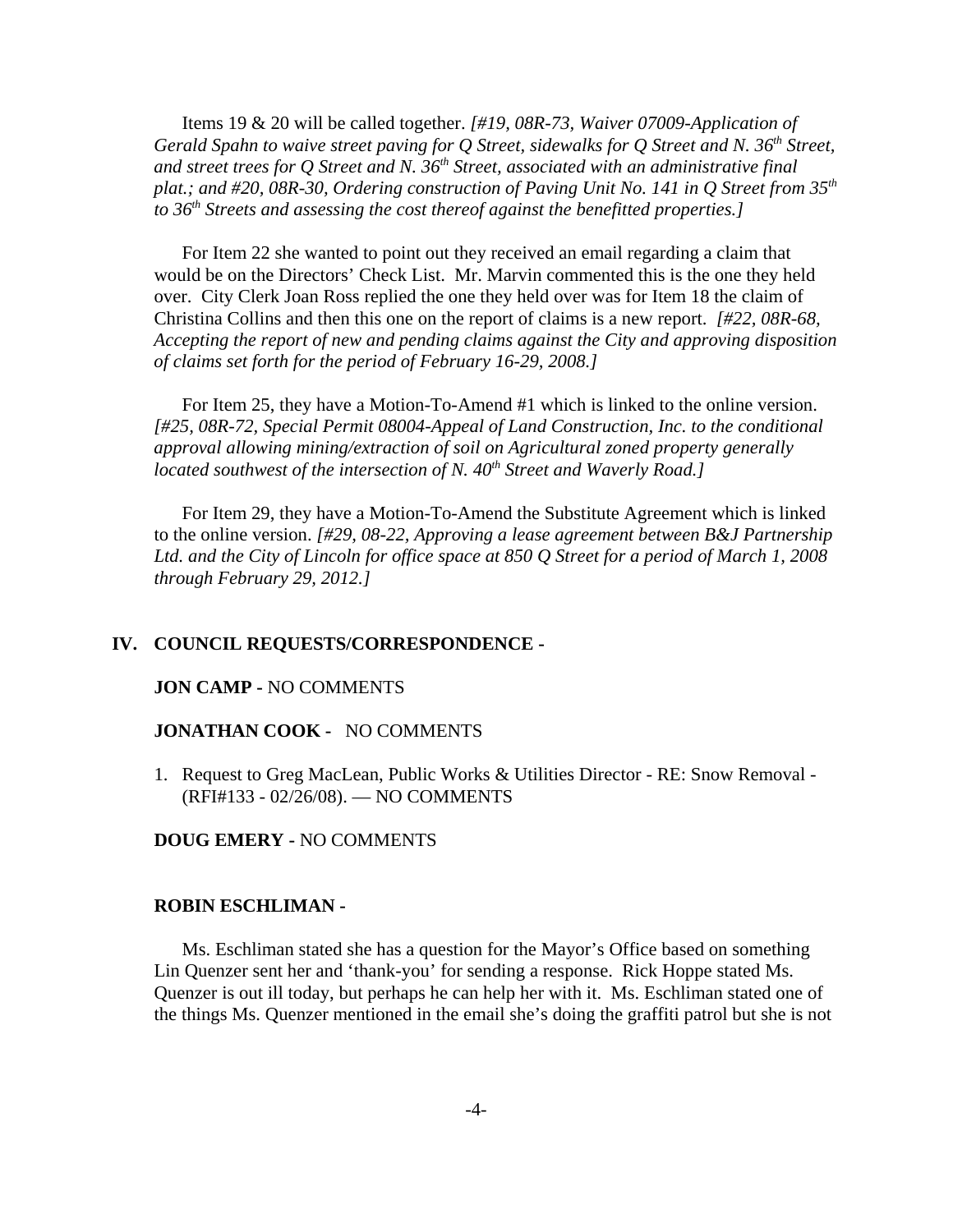getting mileage. Do you have a department policy not to pay employees mileage at all or is it just for that one. Mr. Hoppe replied nothing was budgeted for the graffiti program when it was implemented, but departments do get mileage for other things that they do just not for this one.

- 1. Request to Greg MacLean, Public Works & Utilities Director; and Roger Figard, Public Works & Utilities Dept. - RE: SW 40th Bridge Project (RFI#12 - 02/15/08). —  **1.) SEE RESPONSE FROM ROGER FIGARD, PUBLIC WORKS & UTILITIES ON 02/21/08. —** NO COMMENTS
- 2. Request to Lin Quenzer, Mayor's Office RE: Graffiti Problem (RFI#13 02/15/08). — **1.) SEE RESPONSE FROM LIN QUENZER, MAYOR'S OFFICE ON 03/10/08. —** NO COMMENTS

#### **JOHN SPATZ -** NO COMMENTS

### **KEN SVOBODA -** NO COMMENTS

#### **DAN MARVIN -**

Mr. Marvin stated he would like to talk with Greg MacLean (Public Works & Utilities Director) after the Directors' Meeting today.

### **V. MISCELLANEOUS -**

- 1. E- Mail from Joyce Coppinger RE: Questioning Choice of Lincoln's Only Cable Service Company. - NO COMMENTS
- 2. E-Mail from Shannon McGovern RE: Motorsports in Lancaster County. NO **COMMENTS**
- 3. Article on "Economic Impact Analysis: The Potential Impact of an NHRA Drag Racing Facility in Lancaster County" Sent By Drag Tech on Financing Lincoln's Future. - NO COMMENTS
- 4. Newspaper Article from Harlan Layton RE: "Mother Sues Union Pacific in Son's Death" (Council received on 03/10/08). - NO COMMENTS
- 5. E-Mail from Fred Marks RE: Letter to the Editor of the Lincoln Journal-Star on the Lincoln Electric System. - NO COMMENTS